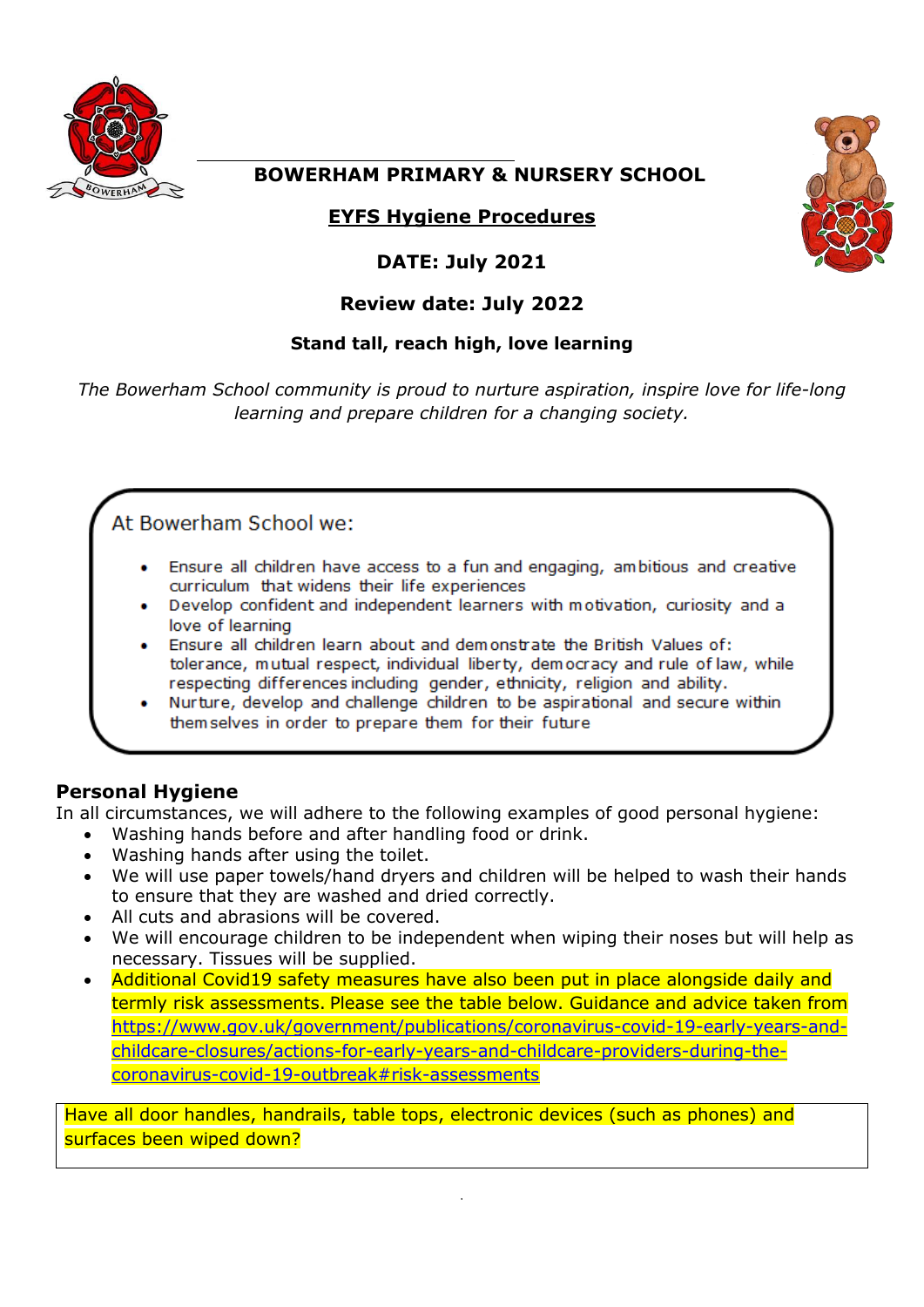Is there enough hand sanitizer available for use?

Have all malleable resources, including sand, been replenished/replaced?

Have all resources / play equipment from provision areas been cleaned appropriately ready for use?

Have toilets been cleaned after each session has finished?

Have children been encouraged to regularly wash their hands thoroughly on arrival and then throughout the session, particularly after using the toilet, before eating and after sneezing/coughing or putting their hands in their mouths?

#### **Hygiene in play areas.**

 Blue & white cloths will be used to clean craft areas and all other areas within the classroom (except the snack, food preparation areas and toilet areas).

## **Dealing with spillages**

- Spillages of substances likely to result in the spread of infections will be dealt with rapidly and carefully.
- Blood, vomit, urine and faeces will be cleaned up immediately using 'sanitaire'. This will then be disposed of safely and hygienically using paper towels or the mop provided for this purpose – all mops and cleaning equipment are kept in locked areas within the classroom. In Nursery cleaning equipment is kept in a locked cupboard and in Reception Class in the staff toilet.
- Staff will wear disposable plastic gloves and an apron at all times when dealing with spillages.
- Children will be kept well clear while such substances are being dealt with.

## **Toileting hygiene**

- Red cloths will be used for all toilet and wash room areas.
- Red handled mops will be used only in toilet and washroom areas.
- Staff will wear disposable gloves and aprons when dealing with toileting care. Please see our toileting and care procedures for additional information.

## **First Aid and hygiene**

In accordance with the Statutory Framework for the Early Years Foundation Stage 2021 at least one person is always available and is on the premises who is paediatric first aid (PFA) trained. A full list of all PFA trained staff is available on display next to all first aid boxes. At Bowerham we aim to ensure that all our EYFS staff are paediatric first aid trained. PFA training is renewed for all EYFS staff every three years. The first aid box will be checked half termly and replenished as necessary. All staff will wear gloves and aprons when dealing with cuts and grazes (blood). Ice packs will be kept in the fridges for use on bumps etc.

.

## **Kitchen and snack preparation hygiene**